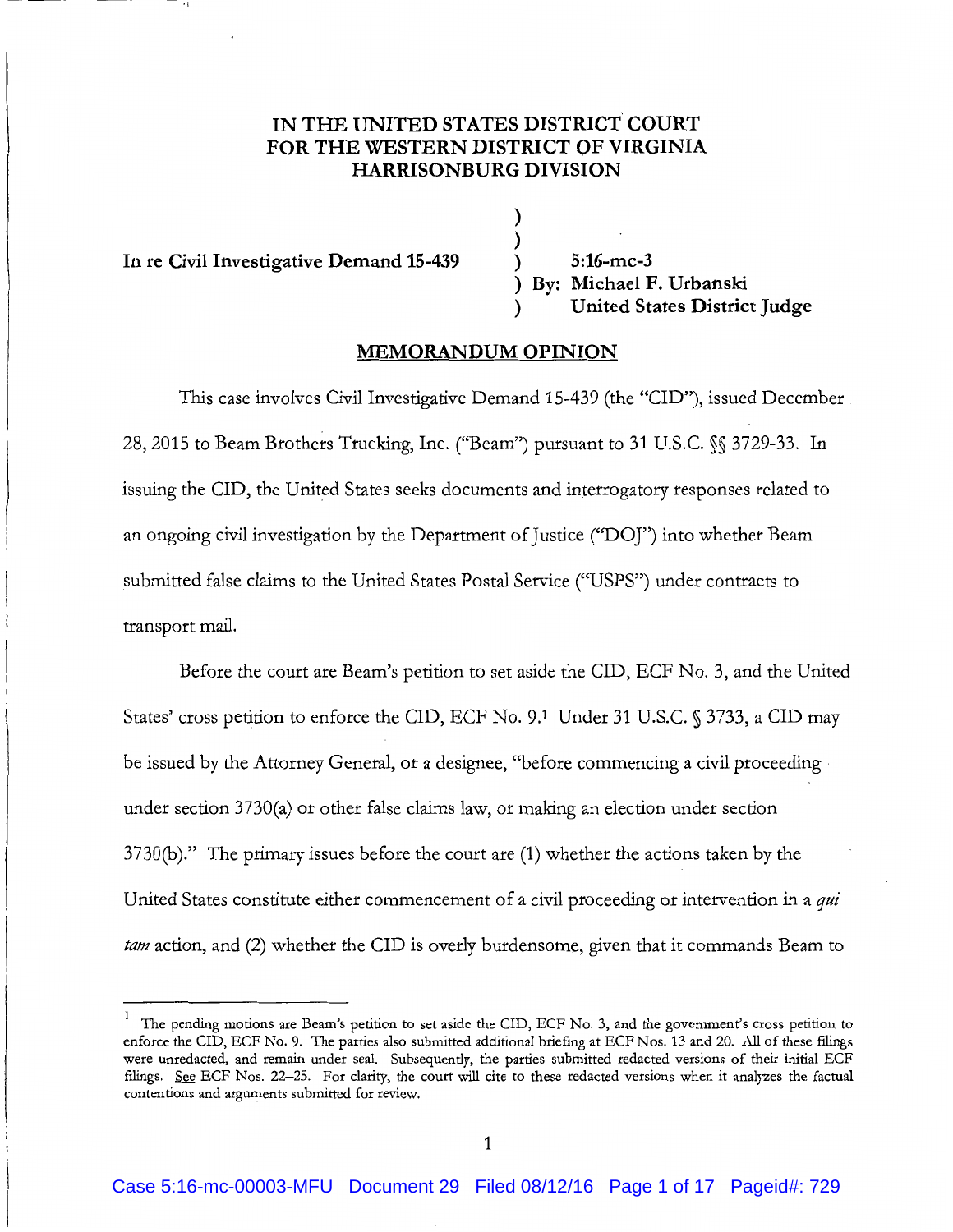produce a large quantity of materials already in the possession of the United States. Because the court finds that the United States has not commenced a civil proceeding or made an election in regards to a *qui tam* action, Beam's motion to set aside the CID, ECF No.3, is **DENIED.** 

The court finds that DOJ-Civil has authority to issue the CID and that the information sought appears relevant to the investigation of Beam. At the same time, however, the government acknowledges that certain of the information requested in the CID is already in its possession by virtue of its six year investigation. Given this lengthy government investigation, during which the government has obtained a large volume of Beam's data, the court is required to consider whether enforcement of the CID will be unduly burdensome in that it will require production of information already within the government's possession. United States v. Powell, 379 U.S. 48, 57-58 (1964). Beam argues that many of the documents requested duplicate those obtained by the government by means of a search warrant and Beam's voluntary production. The government disputes the amount of duplication wrought by the CID, and posits that certain other non-duplicative information is necessary. Unlike the parties, the court is in no position to assess the extent to which the CID would require duplicative production. As such, the court **TAKES UNDER ADVISEMENT** the government's motion to enforce the existing CID, ECF No. 9, and **DIRECTS** the parties to meet and confer as to the production of non-duplicative information relevant to the government's inquiries. Should the parties not be able to negotiate the production of relevant, non-duplicative information within sixty (60) days, the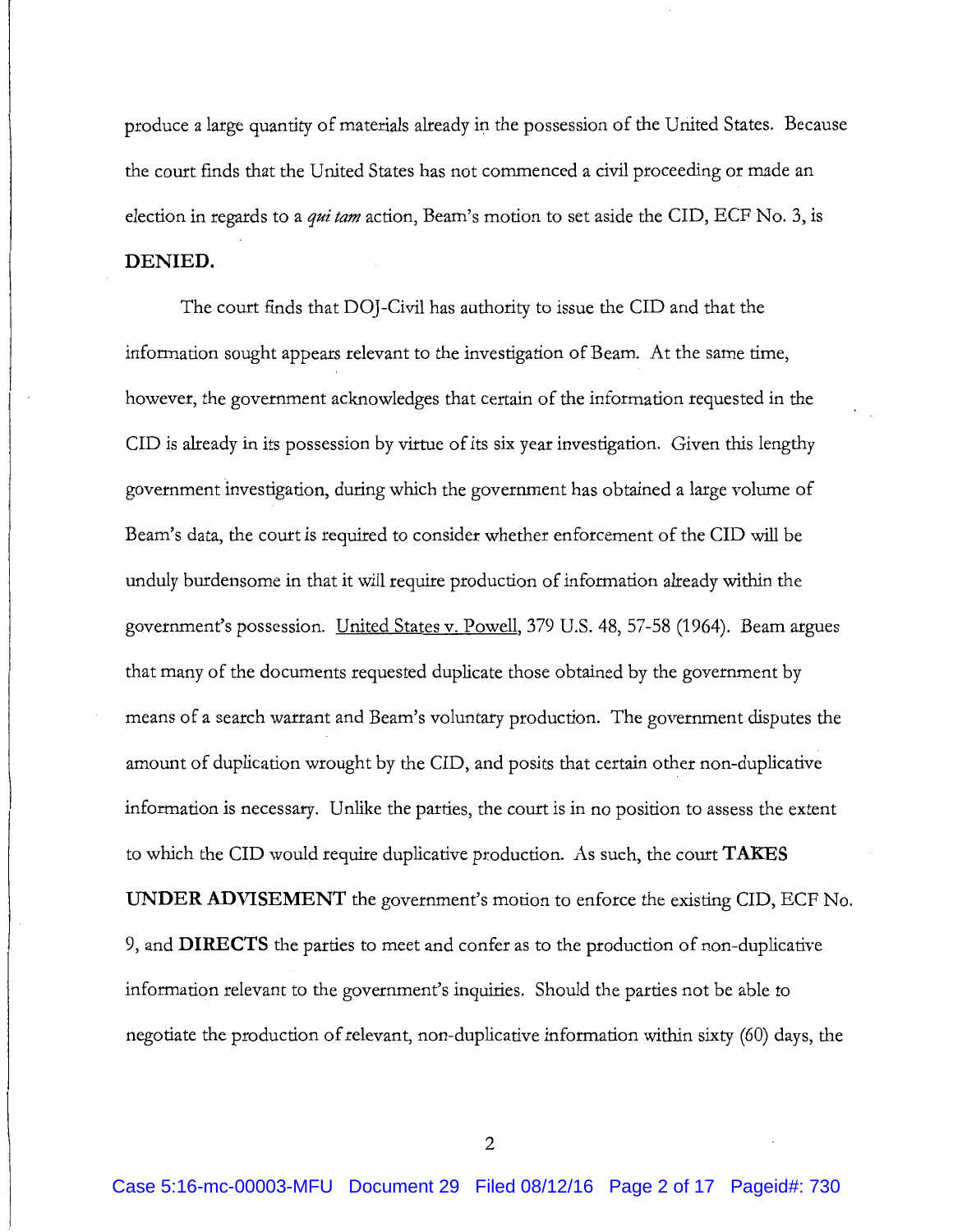government may renew its motion or issue an Amended CID narrowly tailored to obtain relevant and non-duplicative information within ninety (90) days.

I.

Beam is a trucking company located in Mt. Crawford, Virginia, and its business consists primarily of shipping mail for the USPS. ECF No. 24, at 1. Beam contracts with the USPS to deliver mail on a number of Highway Contract Routes ("HCR"). Id. at 3.

Since 2005, Beam participated in the USPS's HCR Fuel Management Program ("FMP"). Id. Beam indicates that prior to 2005, postal contractors like Beam incorporated fuel cost estimates into their contract bids, subject to an adjustment for fuel price fluctuations. *Id.* In the pre-2005 system, contractors were allowed to retain fuel money to the extent the estimate exceeded actual use. *Id.* Beam indicates that since 2005, USPS required postal contractors to participate in the FMP program. Id. Under the FMP, USPS provided contractors including Beam with Voyager fleet transaction cards, essentially credit cards, to purchase fuel for HCR routes. *Id.* Beam received a number of Voyager cards to use for authorized fuel purchases. Id. FMP clauses contained in the HCR contracts governed the appropriate use of the Voyager cards. Id. In 2014, USPS began phasing out use of the Voyager cards after determining that use of the cards was generally ineffective and that USPS itself could not comply with requirements of the Voyager program. Id. at 4. The government indicates that while many HCR contracts provide fuel reimbursement through use of the Voyager card, some contracts stipulate pre-payment of fuel expenses based on a monthly quota that fluctuates with regional fuel price changes. ECF No. 22, at 3.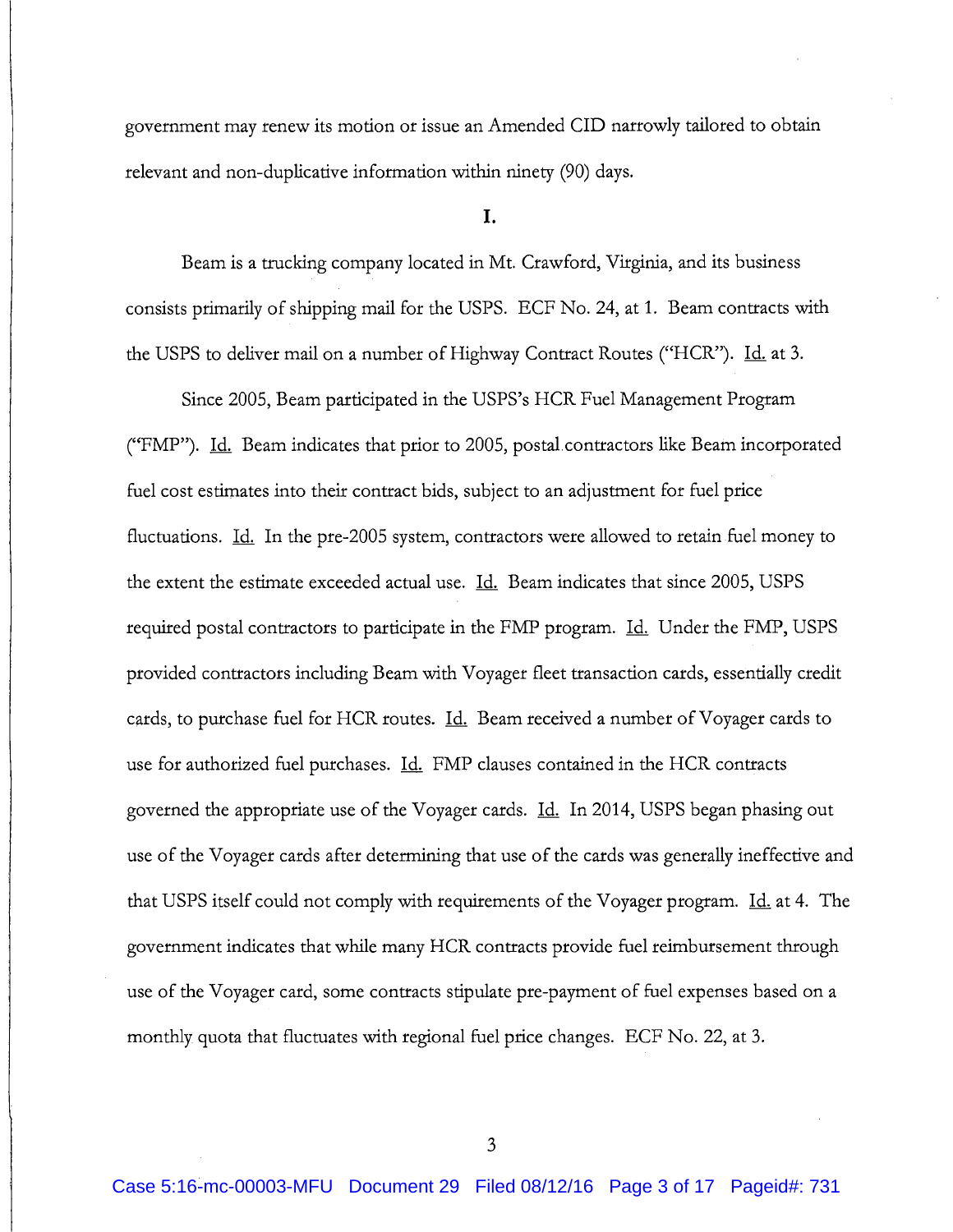The government has been investigating whether that Beam may have misused the Voyager cards by using them for fuel on non-USPS routes, for farm equipment, for personal vehicles, and on HCR contracts where Beam had already been reimbursed through an alternative payment arrangement.  $\underline{Id}$  at 4. The government questions whether Beam has misused the Voyager cards, leading to Beam's receipt of fuel reimbursements far in excess of what was stipulated under contracts with the USPS. Id.

On February 12, 2013, approximately thirty federal agents executed a search warrant on Beam's Mt. Crawford, Virginia office, seizing large quantities of corporate records. ECF No. 24, at 2.<sup>2</sup> In an affidavit in support of the application for the search warrant to be executed on Beam, a special agent with the United States Department of Transportation ("USDOT") Office of the Inspector General ("OIG") stated that "[s]ince June of 2010, USDOT-OIG and the Postal Service-OIG have been engaged in this investigation." Aff. of Joseph A. Harris, ECF No. 24–1, Ex. 3,  $\P$  11.

Following the raid, Beam engaged in discussions with various government agencies regarding the investigation. ECF No. 24, at 2. On September 4, 2013, Beam personnel met with government officials representing DOJ-Civil, DOJ-Criminal, and the U.S. Attorney's office for the Western District of Virginia. <u>Id.</u> Greg Pearson, an attorney with DOJ-Civil and the named custodian of the CID, attended the September 4, 2013 meeting. Id. In addition to the parallel civil and criminal investigations, Beam believes that a *qui tam* action has been filed against it in New Jersey. Id. at 4.

----------

<sup>&</sup>lt;sup>2</sup> The United States indicates that the search warrant was executed in relation to a related criminal investigation of Beam. While DOJ-Civil has access to materials seized on February 12, 2013, DOJ-Civil has deferred to the criminal investigation and did not request documents or information from Beam until July 2015.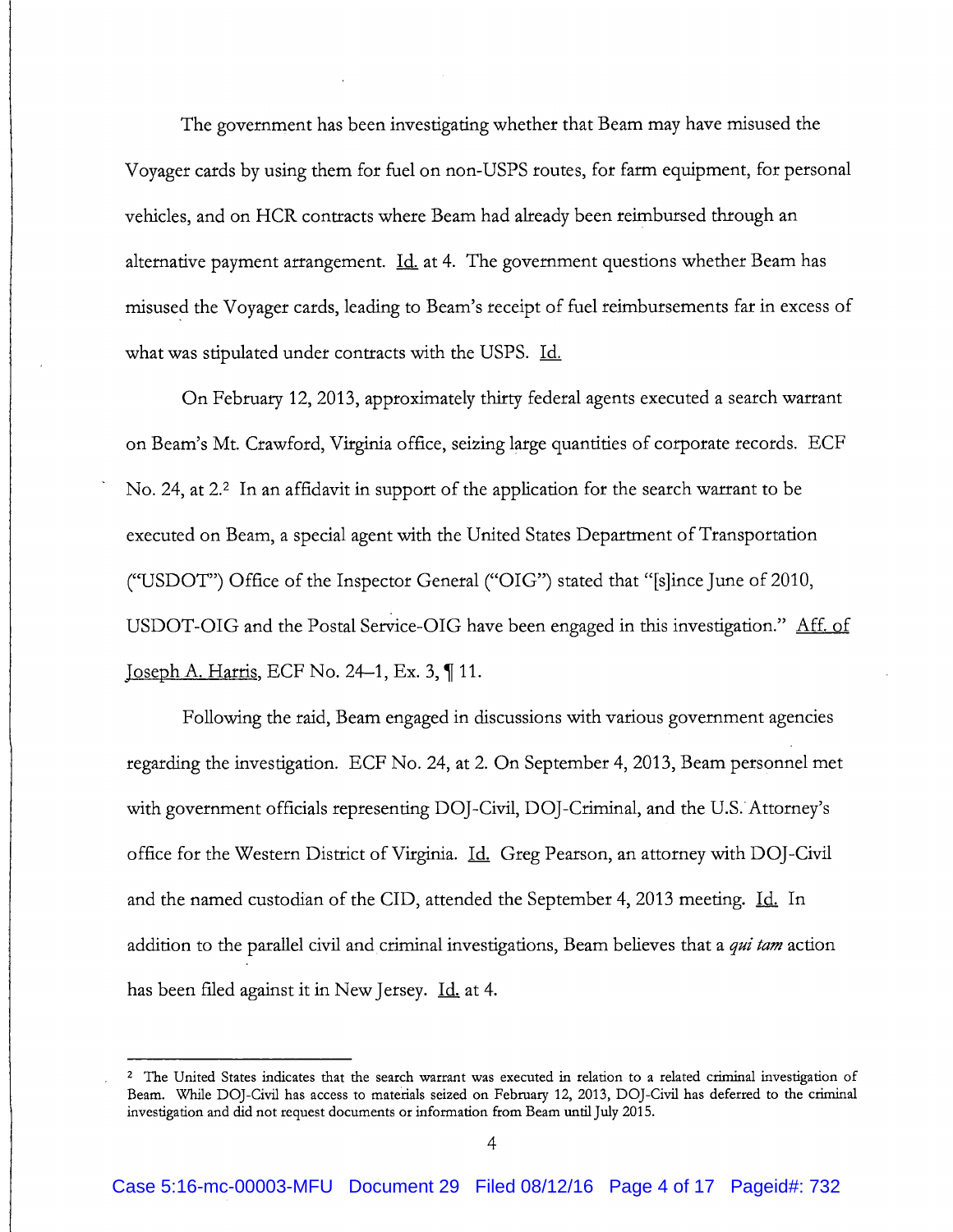Beam contends the government has decided to intervene in the *qui tam* action, rendering service of the CID improper. The government has not conflrmed the existence of the *qui tam* action, nor has the government flled a suit under 31 U.S.C. § 3730(a). ECF No. 22, at 11. On July 29, 2015, Gregory Pearson, on behalf ofDOJ-Civil, sent a letter to Beam outlining the government's "findings regarding potential False Claims Act... violations by Beam Bros. Trucking." July 29, 2015 Letter from Greg Pearson, ECF No. 24–1, Ex. 6. This letter relayed the United States' belief that Beam had improperly used Voyager cards and thereby obtained "money from the federal government to which it [was] not entitled, and [did] so with actual knowledge or recklessly." Id.

Negotiations, including a settlement proposal prepared by the government, failed to resolve the concerns raised in the July 29 letter, and DOJ -Civil served the CID on Beam on December 28, 2015. ECF No. 22, at 5. The CID seeks production of documents and answers to written interrogatories that relate to Beam's use of Voyager cards, government contracts, and fuel reimbursement.

Beam asserts that in executing the February 12, 2013 search warrant, the government seized Beam contracts, driver gas receipts, fifty-five boxes of fuel files, three boxes that included fuel flles, and eight boxes of employee flies. ECF No. 25, at 6. The government also imaged all of Beam's computers, which contained a number of documents pertaining to fuel. Id. Beam asserts that a number of other documents relating to fuel purchases have been voluntarily produced. Id.

The government does not challenge that it possesses some documents responsive to - the CID, but disputes the extent of the duplication requested. ECF No. 22, at 10. Even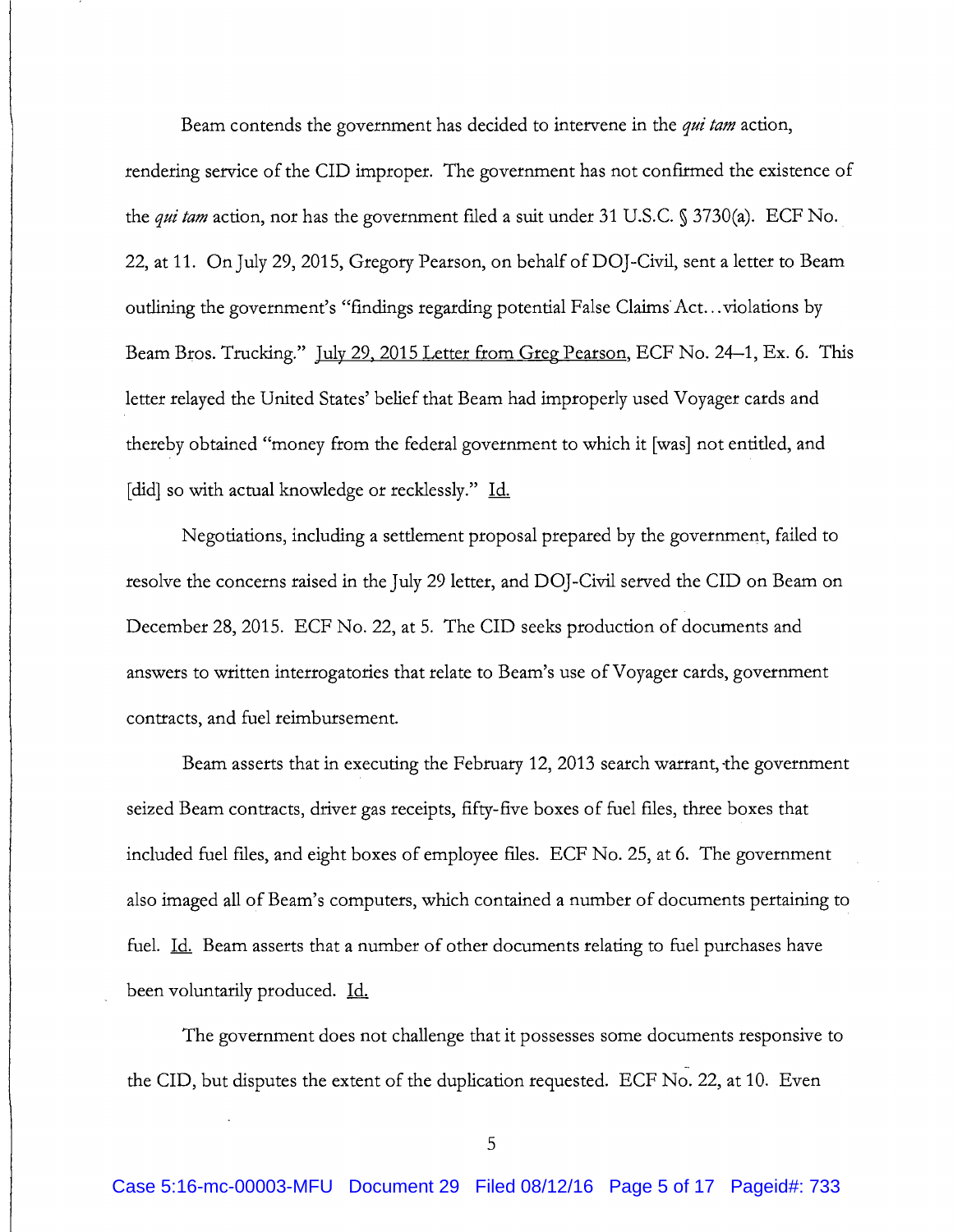were it, to consider Beam's concerns as to duplication to be true, the government asserts "that over half the materials requested by the CID have yet to be provided and should be provided." Id.

## II.

The False Claims Act ("FCA"), 31 U.S.C. §3729-33, empowers the Attorney General, or her designee, to issue aCID requesting documents, responses to interrogatories, or deposition testimony. 31 U.S.C. § 3733(a)(1). The CID can only be issued "before commencing a civil proceeding under section 3730(a) or other false claims law, or making an election under section 3730(b)." 31 U.S.C. § 3733(a)(1); United States v. Kernan Hosp., No. RDB-11-2961, 2012 WL 5879133, \*3 (D. Md. Nov. 20, 2012). The CID allows the government "to assess quickly, and at the least cost to the taxpayers or to the party from whom information is requested, whether grounds exist for initiating a false claims suit." United States v. Markwood, 48 F.3d 969, 979 (6th Cir. 1995).

ACID is an administrative subpoena. Markwood, 48 F.3d at 975-76. Courts must enforce an administrative subpoena where: (1) the issuing agency has authority to engage in the investigation; (2) the issuing agency has complied with the statutory requirements of due process; (3) the information sought is reasonably relevant to the investigation and (4) where the information sought is not unduly burdensome. E.E.O.C. v. Ranstad, 685 F.3d 433, 442 (4th Cir. 2012); EEOC v. Maryland Cup Corp., 785 F.2d 471, 476 (4th Cir. 1986); see also United States v. Powell, 379 U.S.48, 57-58 (1964); EEOC v. Ocean City Police Dept., 787 F.2d 955, 957 (4th Cir. 1986); Marshall v. Stevens People & Friends for Freedom, 669 F.2d 171, 176 (4th Cir. 1981)(citing United States v. Morton Salt Co., 338 U.S. 632, 652 (1950)).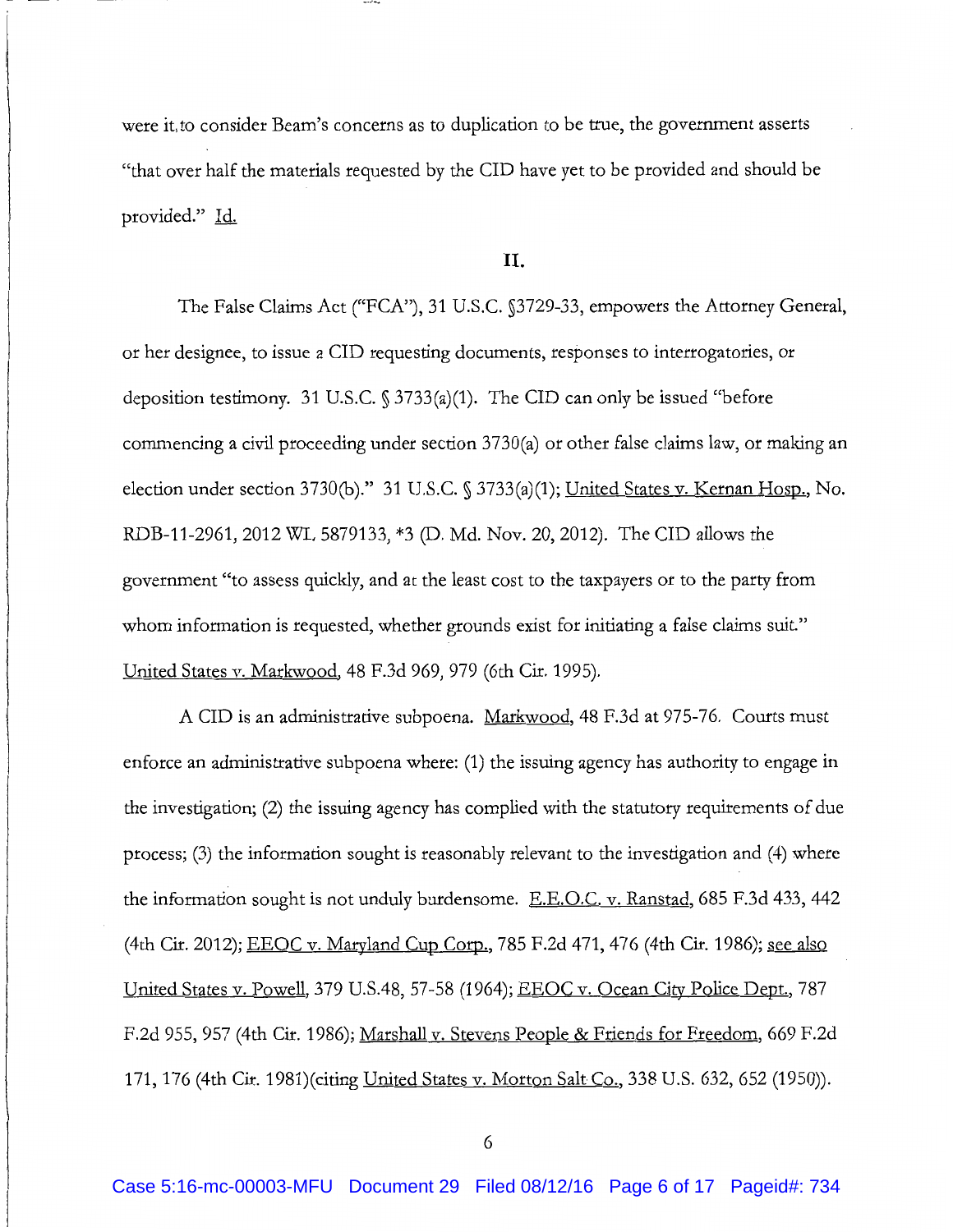The court will first address Beam's petition to set aside the CID and decide whether the United States has made an election under 31 U.S.C. § 3733(a)(1). Beam contends that the government has made an election, or a *defado* election, under 31 U.S.C. § 3733(a)(1), rendering the issuance of the CID improper. The government counters that no such election has been made and that the CID is enforceable. Because the courts finds that the actions taken by the United States do not amount to an election, DOJ-Civil is not barred from issuing a CID. As such, Beam's petition to set aside CID 15-439, ECF No. 3, is **DENIED.** 

#### **A.**

Beam urges the court to find the government has actually decided to intervene in a *qui tam* action or commence an FCA claim. ECF No. 24, at 6-10. Alternatively, Beam argues that the government's conduct amounts to a commencement of a *de facto* proceeding against Beam. Id. at 11-15. Beam points out that the length of the government's investigation, the volume of information about Beam in the government's possession, and the analysis and assessment necessary to formulate a settlement proposal compel the conclusion that the government has decided to intervene in the *qui tam* case. Beam argues that the CID is thus improper and will allow the government to gain a significant upperhand in litigation or leverage a more favorable settlement as Beam will have had no opportunity to engage in discovery before the government has accumulated all the materials needed to pursue a civil case.

**B.**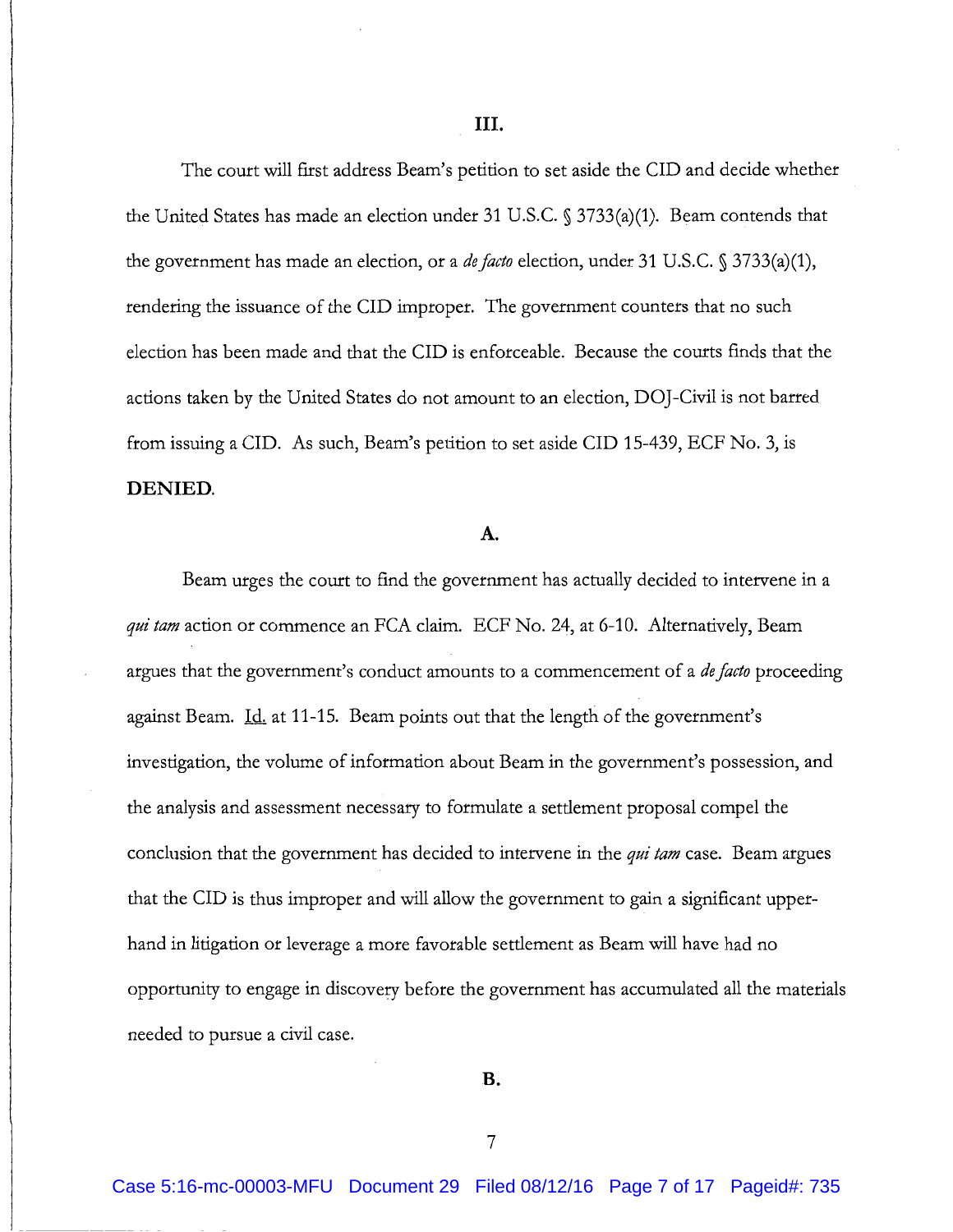There is little guidance as to what constitutes "commencing a civil proceeding under section 3730(a) or other false claims law, or making an election under section 3730(b)." Beam relies heavily on United States v. Kernan Hosp., No. RDB-11-2961, 2012 WL 5879133, \*3 (D. Md. Nov. 20, 2012), for the proposition that a federal case need not actually be pending for a court to find the government has made an election under § 3733. In Kernan, the United States alleged that defendant Kernan Hospital defrauded the government by systematically "upcoding" treatments to increase Medicare, Medicaid, and Tricare reimbursements. *Id.* at \*1. The United States' complaint, filed in October 2011, was dismissed in full for failure to adequately plead fraud. Id. After the dismissal of its initial complaint, the United States issued a CID requiring Kernan Hospital to submit documents related to medical records, coding summaries, and e-mails. Id. at \*1-2. Kernan Hospital moved to set aside the CID, arguing that the United States had commenced a civil proceeding by filing a complaint. Id. at \*2. The court ruled in favor of Kernan Hospital, reasoning that a suit need not actually be pending to bar the issuance of a CID. Id. at  $*5-7$ . The court explained that where the government engaged in discovery leading to the filing of a lawsuit, the issuance of a CID—to determine whether a lawsuit should be brought in the first place--no longer served any purpose. *Id.* Because the United States had actually filed suit, an action was commenced for purposes of§ 3733 and the CID could serve no lawful purpose.  $\underline{Id}$  at 7.

The court gave no credence to the United States' argument that the CID sought information needed to amend the complaint and cure pleading deficiencies. Id. at 6. The court explained that the government had ample opportunity to acquire such information

8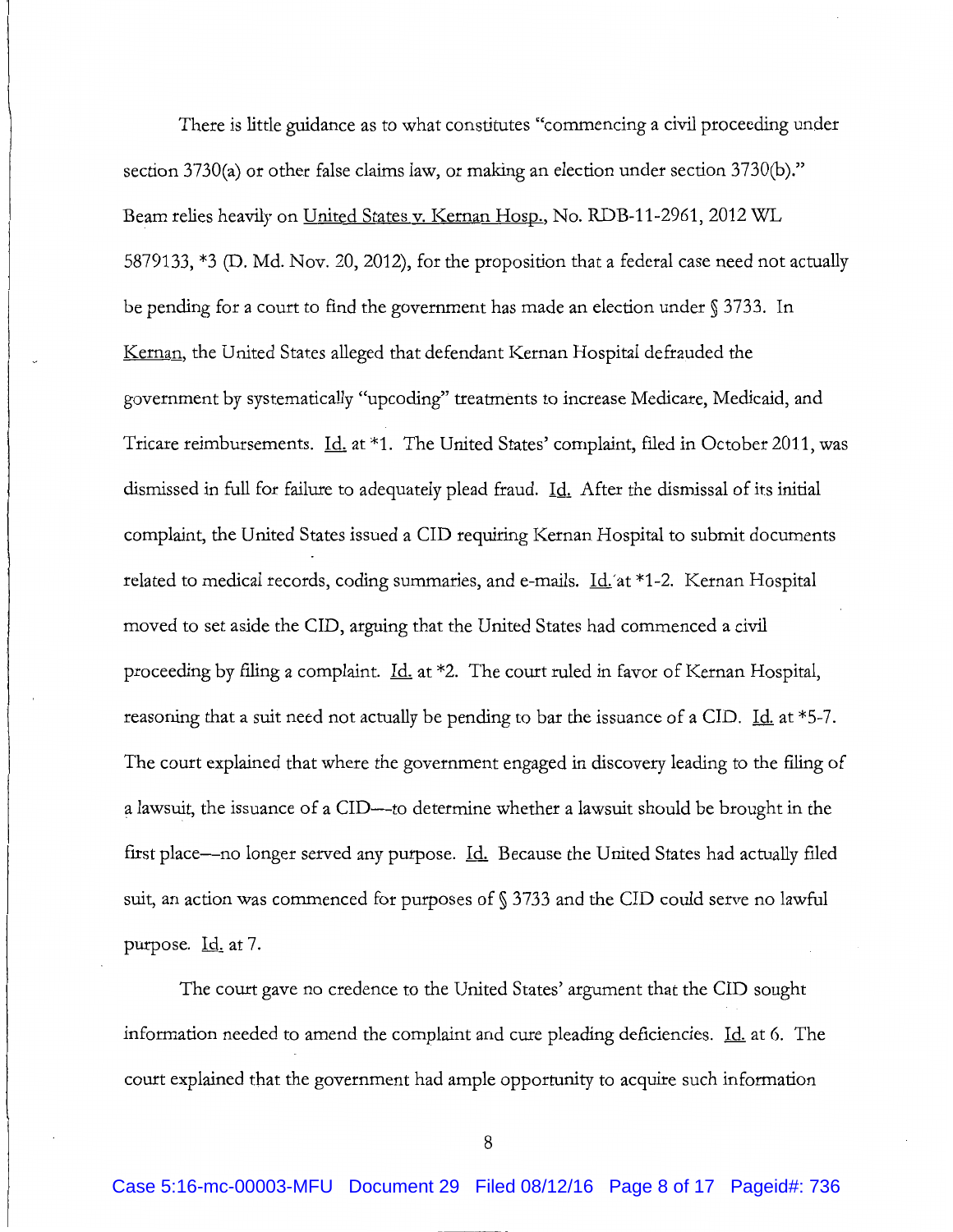during a lengthy three year investigation that involved review of over 19,000 documents and deposition testimony pursuant to an earlier CID. Id. Indeed, the voluminous discovery provided enough evidence to merit filing a suit. In sum, Kernan teaches that the filing of a suit-regardless of whether that suit is pending at the time a CID is issued-bars the government from thereafter issuing aCID.

Though the government has similarly engaged in a lengthy investigation related to potential claims against Beam, Kernan does not reach the issue presented to this court: whether an extensive investigation and a settlement offer amount to the commencement of an FCA action or an election as to a *qui tam* action. Assuming Beam is correct in asserting that a *qui tam* action has been filed, that filing in itself does not bar the government's issuance of a CID. Avco Corp. v. U.S. Dep't of Justice, 884 F.2d 621, 627 (D.C. Cir. 1989).

### c.

Beam presents a compelling argument that after a more than a six year investigation, during which time the government has amassed a large quantity of information through search warrants that included imaging of Beam computers, voluntary production of documents, and interviews with many Beam employees, the government should have ample information to determine whether to intervene in a *qui tam* action. Based largely upon decisions by courts declining to extend the government's time to review and evaluate *qui tam*  cases prior to unsealing and service, Beam argues that the length and scope of the government's investigation, combined with the analysis necessary to formulate a settlement offer, indicate the United States, in fact, has made an election to intervene in the *qui tam* case against Beam.

9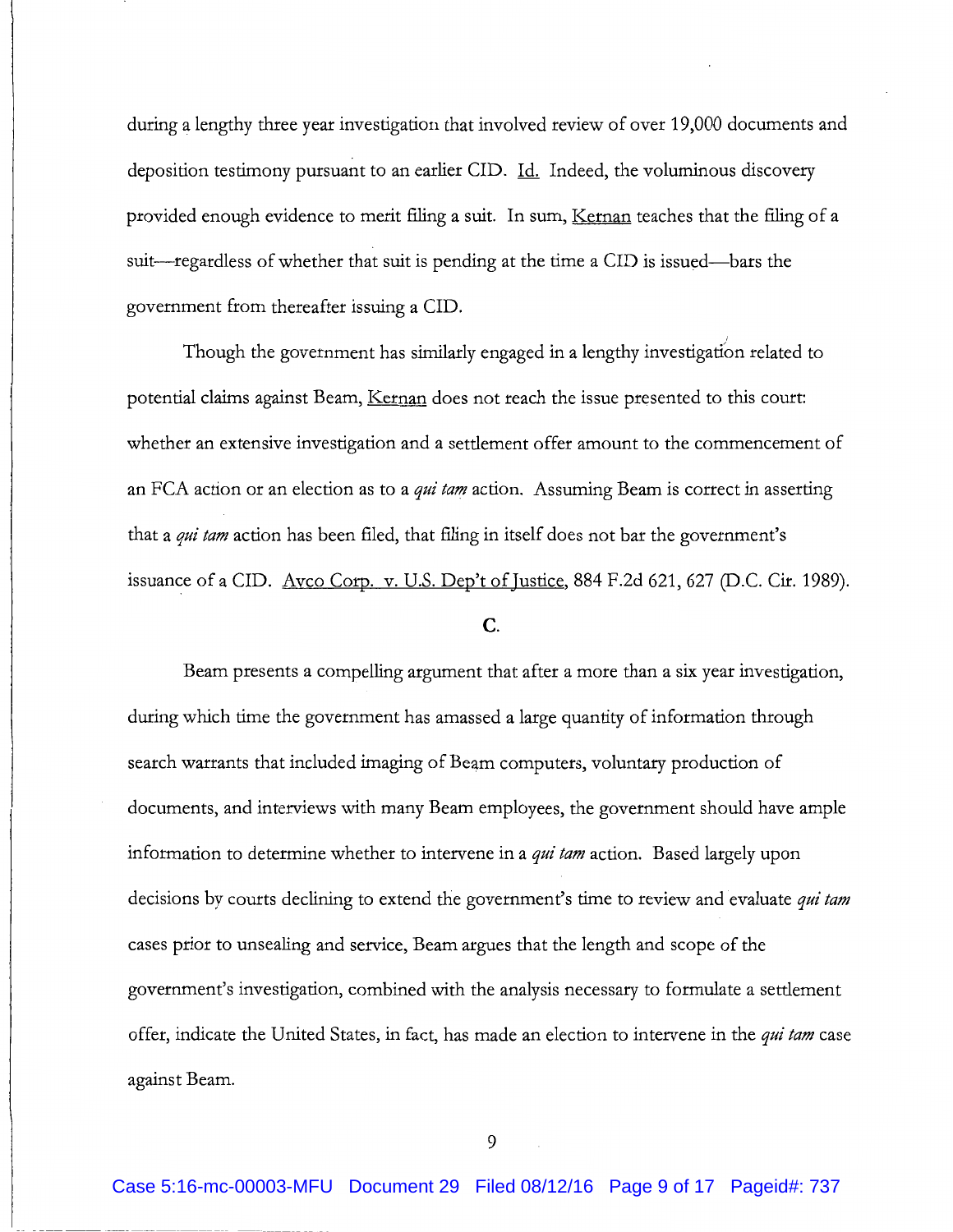For example, in United States ex rel. Costa v. Baker & Taylor, 955 F. Supp. 1188 (N.D. Cal. 1997), the court denied the government's motion for a fourth extension to the sealing period in a *qui tam* case and compelled the government to make an election as to intervention. The court remarked that "[i]n this case, the government appears to be fully engaged in its discovery, without giving the defendants the opportunity even to answer the complaint." Id. at 1190. The court found the government's arguments as to the ramifications of lifting the seal on settlement discussions and related criminal case unpersuasive, pointing out that the government already had time far in excess of the 60-day sealing period envisioned by Congress to make its intervention decision.

The opinion of the court in <u>U.S. ex rel. Martin v. Life Care Center of America, Inc.</u>, 912 F. Supp. 2d 618 (E.D. Tenn. 2012), was likewise critical of unduly extending the sealing period for unserved *qui tam* actions. The court stated "[i]t defies logic to suggest that the government would give defendant a 'lengthy and detailed' report of an investigation and attempt to obtain a settlement based on claims that it did not intend to pursue." Id. at 624.

The Fourth Circuit Court of Appeals has expressed concern with the frequency and lack of scrutiny with which district courts extend sealing periods in *qui tam* cases, emphasizing that courts must "weigh carefully any such extension beyond the 60-day [sealing] period." ACLU v. Holder, 673 F.3d 245, 257 (4th Cir. 2011). The Fourth Circuit has also upheld the quashing of a grand jury subpoena where the district court found the "government sought the [grand jury] subpoena solely for the purpose of obtaining discovery for the civil *[qui tam]* proceeding." In re Grand Jury Subpoena, 175 F.3d 332, 340 (4th Cir. 1999).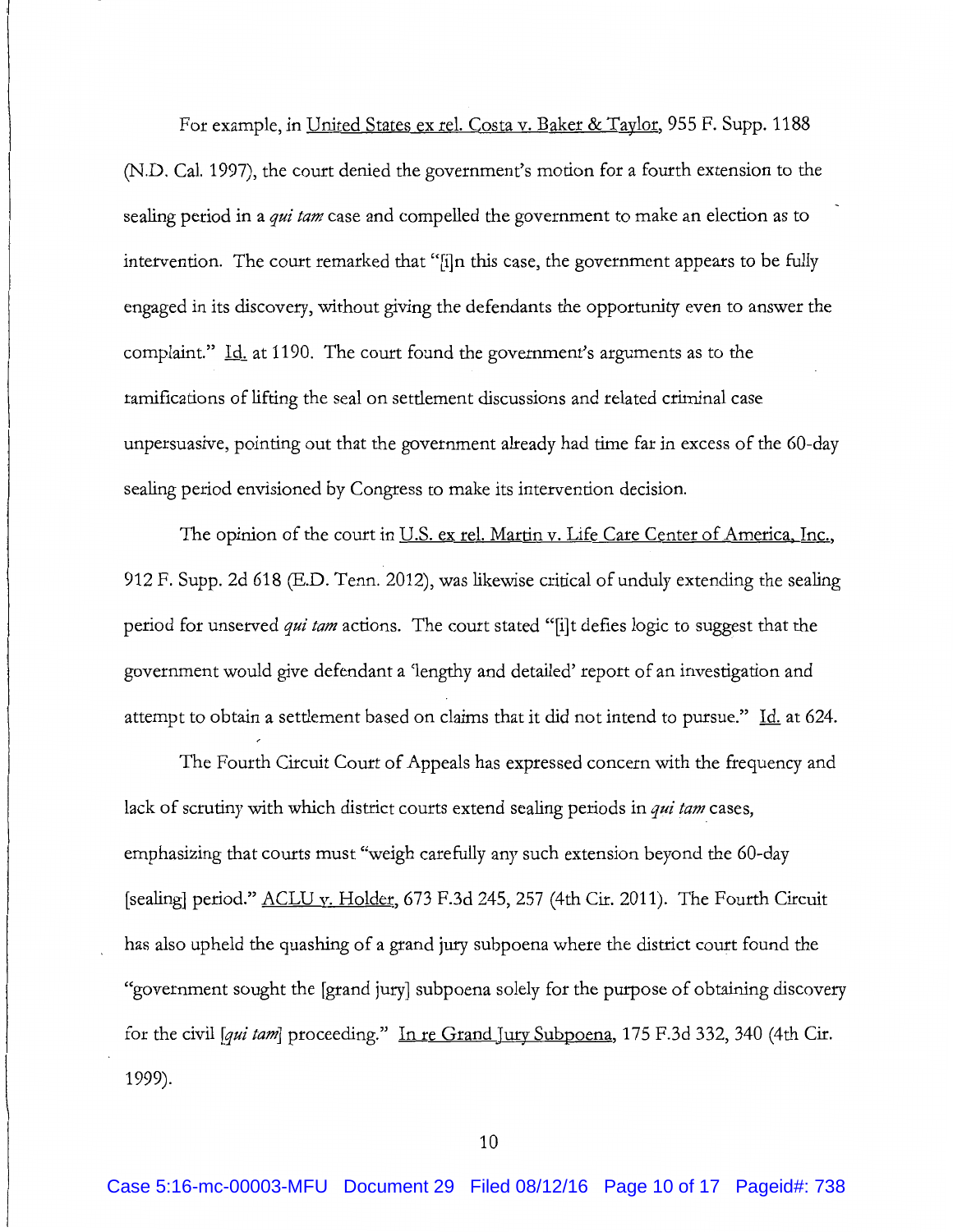Despite the tenor of these cases, they do not directly support Beam's argument that the government has intervened in a *qui tam* action for purposes of 31 U.S.C. § 3733. Thus, the length and depth of the government's investigation—though often dispositive in opinions considering *ex parte* motions to extend *qui tam* seals-play a less significant role in ascertaining whether United States has elected to intervene in a *qui tam* action.

#### D.

As noted above, § 3733 precludes the issuance of a CID where the government commences a civil FCA action pursuant to  $\S 3730(a)$  or other false claims law or makes an election under section§ 3730(b). Here, the United States has flied no claim against Beam pursuant to the FCA or any other false claim law. Thus, DOJ -Civil is only precluded from issuing the CID if the United States' actions amount to a decision to intervene in a qui tam action. <sup>3</sup>

In <u>ACLU v. Holder</u>, the Fourth Circuit Court of Appeals explained the process by which the United States accepts or declines intervention in a qui tam action:

> If the United States intervenes, it notifies the court and the qui tam relator, and the United States takes over the litigation. Following intervention, the complaint is unsealed, the docket is unsealed, and the United States serves the complaint on the defendant pursuant to Rule 4 of the Federal Rules of Civil Procedure. At that point, the United States may amend the complaint, move to dismiss the action or certain claims, seek to settle the action, pursue the claims through alternative remedies, or litigate the action. See 31 U.S.C. §§ 3730(b)(1), 3730(c)(2)(A) (discussing dismissal); id.  $\frac{3730(c)}{2(B)}$  (discussing settlement); id. § 3730(c)(5) (discussing alternative administrative false claims remedies)

 $\cdots$ 

<sup>&</sup>lt;sup>3</sup> Again, the court notes that while Beam provides good reason to suspect a *qui tam* action has been filed, the existence of such case is unconfirmed.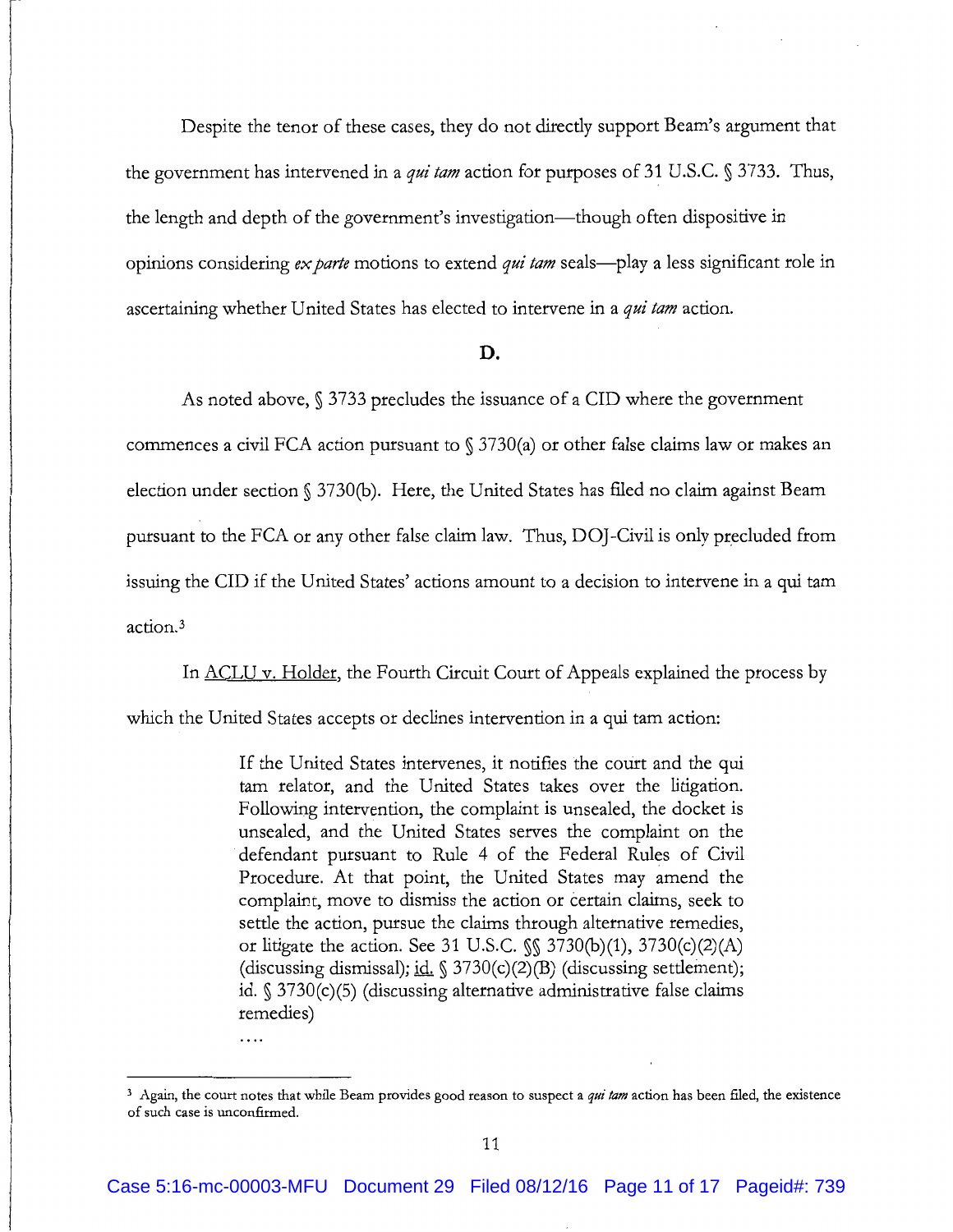If the United States declines to intervene, it notifies the court and the qui tam relator. The complaint is then unsealed, the docket is unsealed, and the qui tam relator serves the complaint on the defendant pursuant *to* Rule 4 of the Federal Rules of Civil Procedure. The qui tam relator then litigates the case against the defendant.

673 F.3d at 250-51. As this case makes clear, the government's election to intervene involves formal steps that result in the unsealing of the *qui tam* action, service upon the defendant, and litigation with or without the United States taking part. In the present case, neither the complaint nor docket for the putative *qui tam* action has been unsealed, nor has Beam been served with a complaint. Thus, under the Fourth Circuit's description of an intervention election, the United States has not intervened in a *qui tam* action.

Beam asserted at oral argument that had it accepted the United States' settlement offer, a *qui tam* relator would have been entitled to a portion of the settlement proceeds. Indeed, under 31 U.S.C. § 3730(c)(5), the relator is entitled to proceeds where the United States settles prior to making an intervention election. Such a settlement is a preintervention alternate remedy. See U.S. ex rel. Bledsoe v. Community Health System, Inc., 342 F. 3d 634, 649 (6th Cir. 2003) ("[A] settlement pursued by the government in lieu of intervening in a *qui tam* action asserting the same FCA claims constitutes an alternate remedy for purposes of 31 U.S.C.  $\S 3730(c)(5)$ .") Thus, under **Bledsoe** and  $\S 3730(c)(5)$ , preintervention settlement effectively amounts to an election not to intervene in which the relator is entitled to proceeds and the United States is precluded from further pursuing the *qui tam* action. In the present case, no settlement between the United States and Beam has been reached. Therefore, the court need not consider the ramifications of an actual settlement between Beam and the United States. It is undisputed that the United States

12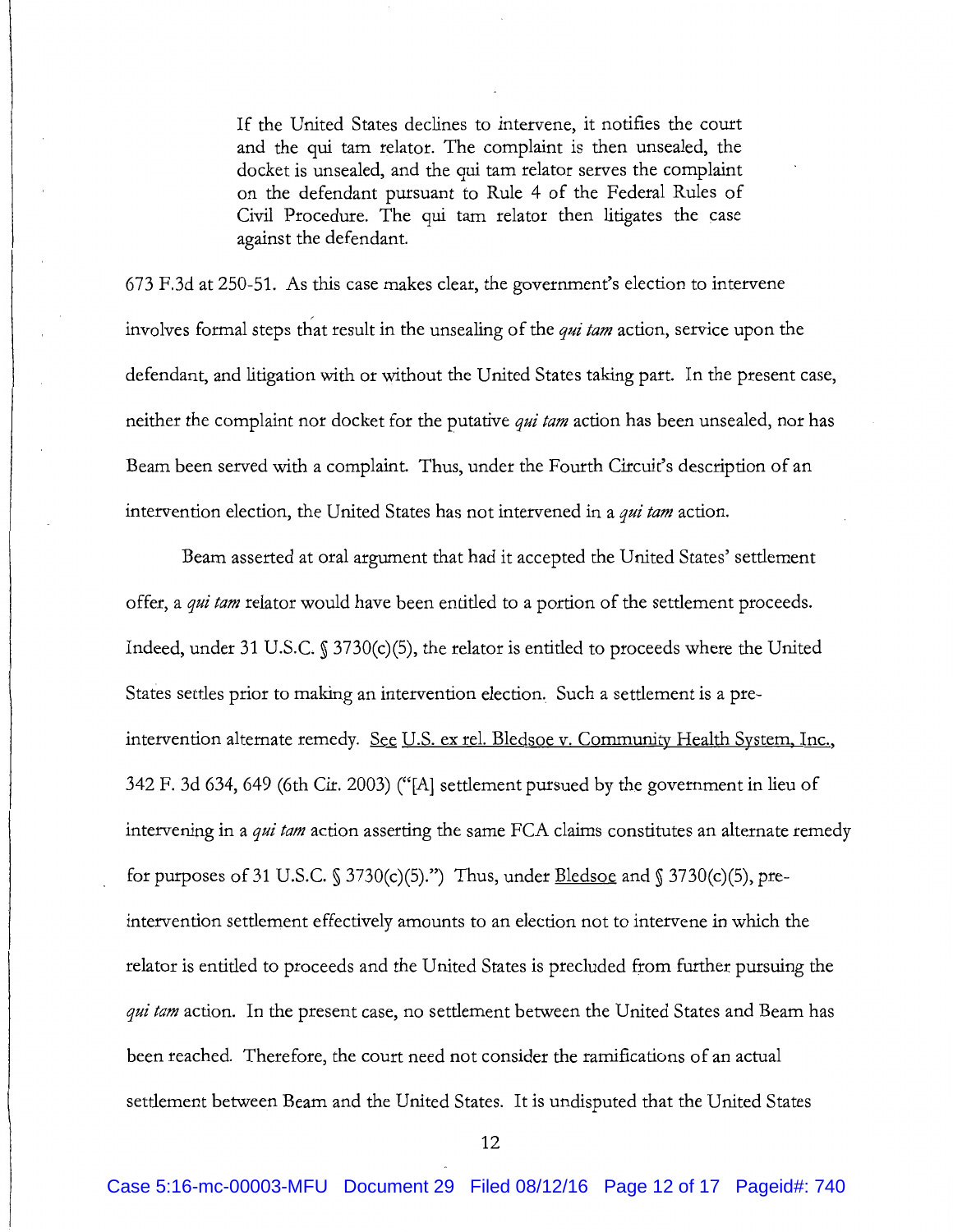retains the rights to intervene in any sealed *qui tam* action and no relator is yet entitled to proceeds.

#### E.

Beam may well have good reason to believe that it may soon face a *qui tam* action. However, this court, like Beam, has no way of confirming the existence or status of a sealed *qui tam* action pending in a different district. The facts before the court reveal that the government has not filed an FCA claim; no *qui tam* action has been unsealed or served, and the government has taken no action that would foreclose its right to intervene in a *qui tam*  action. Therefore under 31 U.S.C. § 3733(a), DOJ-Civil has taken no action that bars the filing of CID 15-439. Accordingly, Beam's Petition to Set Aside CID No. 15-439, ECF No. 3, is **DENIED.** 

### **IV.**

Having denied Beam's motion to set aside the CID, the court now considers the government's cross-petition to enforce CID pursuant to 31 U.S.C. § 3733(j). ECF No. 9. As noted above, aCID is an administrative subpoena enforceable when (1) the issuing agency has authority to engage in the investigation; (2) the issuing agency has complied with the statutory requirements of due process; (3) the information sought is reasonably relevant to the investigation; and (4) where the information sought is not unduly burdensome. E.E.O.C. v. Ranstad, 685 F.3d 433, 443 (4th Cir. 2012).

Beam does not dispute that DOJ-Civil is an agency with authority to issue the CID. DOJ-Civil, acting on behalf of the Attorney General, plainly possesses authority to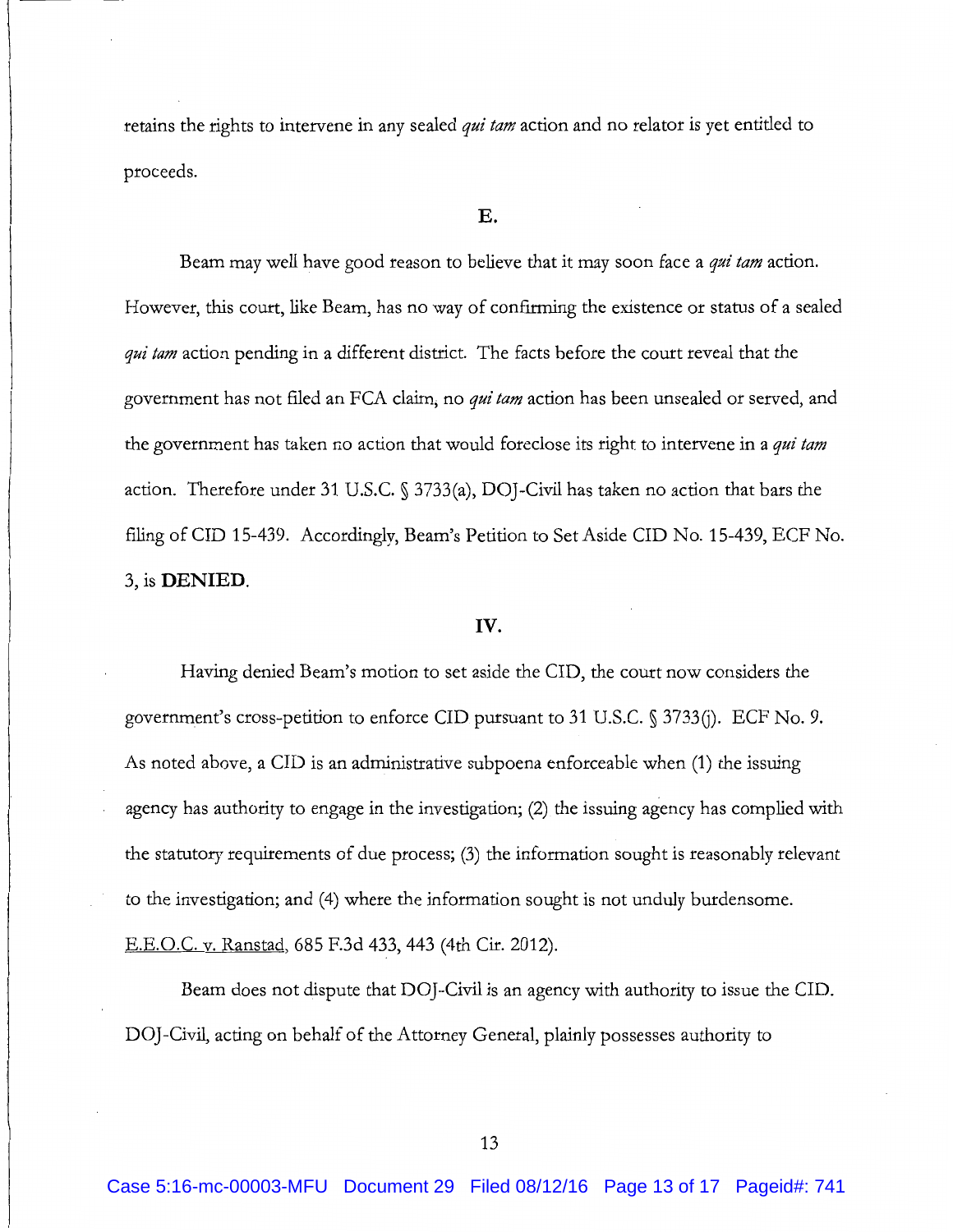investigate potential FCA violations. As noted above, 31 U.S.C. § 3733 does not preclude the filing of aCID in the present case. Therefore the flrst and second prongs are met.

Nor does Beam argue that the CID requests information that is irrelevant to the government's investigation into Beam's use of the Voyager cards. As the government notes, as long as the materials requested "[t]ouch a matter under investigation," an administrative subpoena will survive a challenge that the material is not relevant. Sandsend Financial Consultants Ltd. v. Federal Home Bank Bd., 878 F.2d 875, 882 (5th Cir. 1989). DOJ's determination is accepted so long as it is not obviously wrong. NLRB v. American Medical Response, Inc., 438 F.3d 188, 193 (2nd Cir. 2006). The CID seeks documents that relate to Beam's use of Voyager cards, HCR contracts, fuel adjustment prices, non-FMP USPS contracts, Beam's compliance and opinion as to appropriate use of Voyager cards, pooling of fuel purchases, fuel used in relation to Voyager contracts, and documents to support other responses to the United States inquiries. CID 15-439, ECF No. 24-1, Ex. 4. Thus, the requested documents appear relevant to the government's investigation. The third prong is met.

As to the fourth prong, Beam maintains the burden of showing the subpoena is unduly burdensome or unreasonably broad. F.T.C. v. Texaco, Inc., 555 F.2d 862, 882 (D.C. Cir. 1977). "Some burden on subpoenaed parties is to be expected and is necessary in furtherance of the agency's legitimate inquiry and the public interest." Id. The Fourth Circuit Court of Appeals has explained that "[t]he burden of proving that an administrative subpoena is unduly burdensome in not easily met. The party subject to the subpoena must show that producing the documents would seriously disrupt its normal business operations."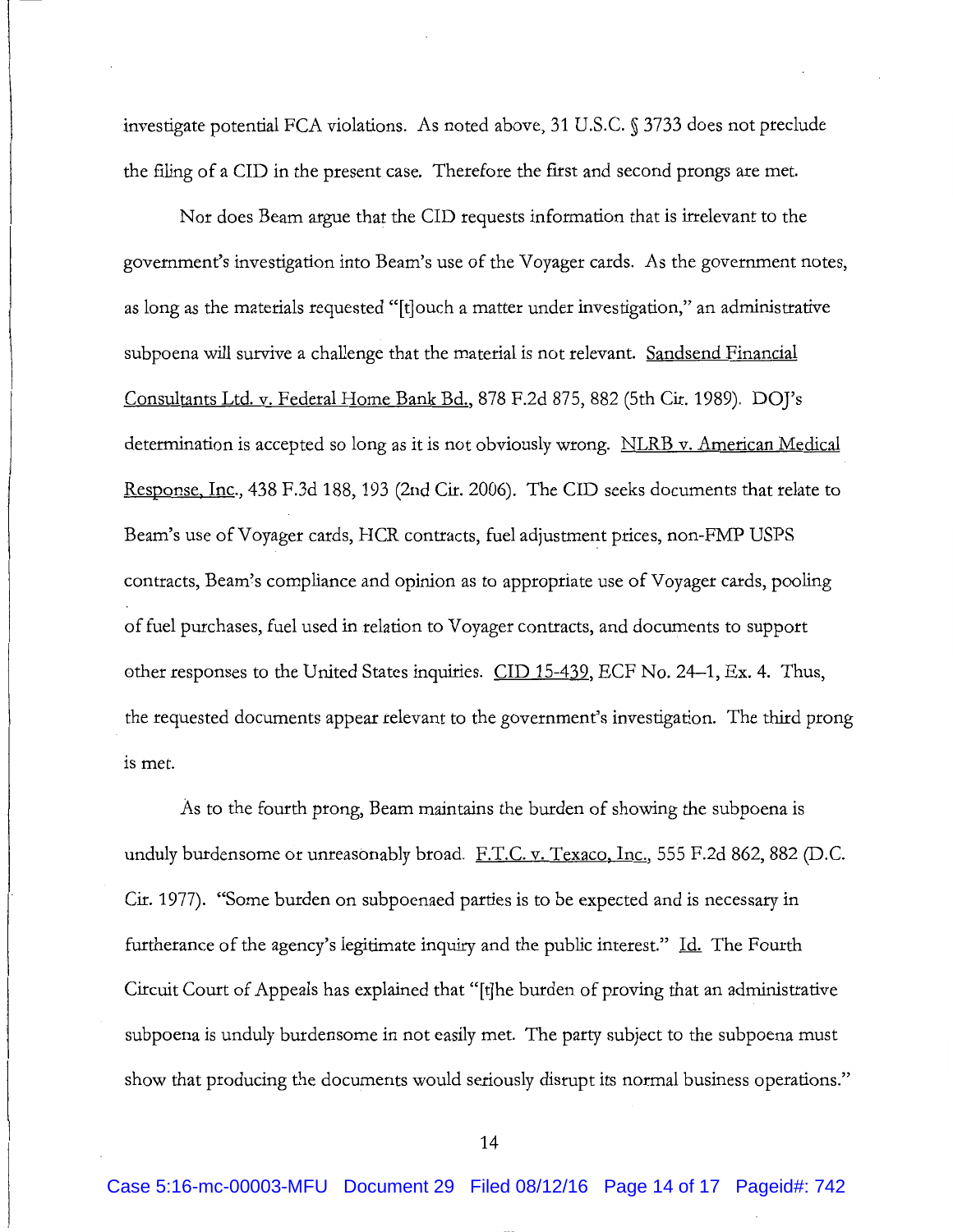N.L.R.B. v. Carolina Food Processors, Inc., 81 F.3d 507, 513 (4th Cir. 1996)(quoting EEOC v. Maryland Cup Corp., 785 F.2d 471, 477 (4th Cir. 1986)). However, "the district court is authorized to impose reasonable conditions and restrictions with respect to the production of the subpoenaed material if the demand is unduly burdensome." Texaco, Inc., 555 F.2d at 881.

In considering whether administrative subpoenas are properly issued, the United States Supreme Court requires "that the information sought is not already within the [agency's] possession." United States v. Powell, 379 U.S. 48, 57-58 (1964). Similarly, the Sixth Circuit Court of Appeals' test for analyzing administrative subpoenas issued by DO] expressly requires that "the information sought is not already in the DOJ's possession." Doe v. United States, 253 F.3d 256, 265 (6th Cir. 2001). Though not explicitly addressed in the Fourth Circuit's test for administrative subpoenas, concerns as to duplicative production and DOJ-Civil seeking information already within its possession threaten an undue burden upon the subpoenaed party.

Though the government suggests that Beam overstates the extent to which the government already has taken or received documents responsive to the CID, the government, both in their brief and at oral argument, does not dispute that it already possesses many of the documents requested in the CID. This is particularly true, given that over the course of a six year investigation, the government has seized dozens of boxes of documents containing fuel and employee flies, imaged Beam's computer hard drives, and received many other relevant documents through voluntary production. ECF No. 25, at 6.

15

Case 5:16-mc-00003-MFU Document 29 Filed 08/12/16 Page 15 of 17 Pageid#: 743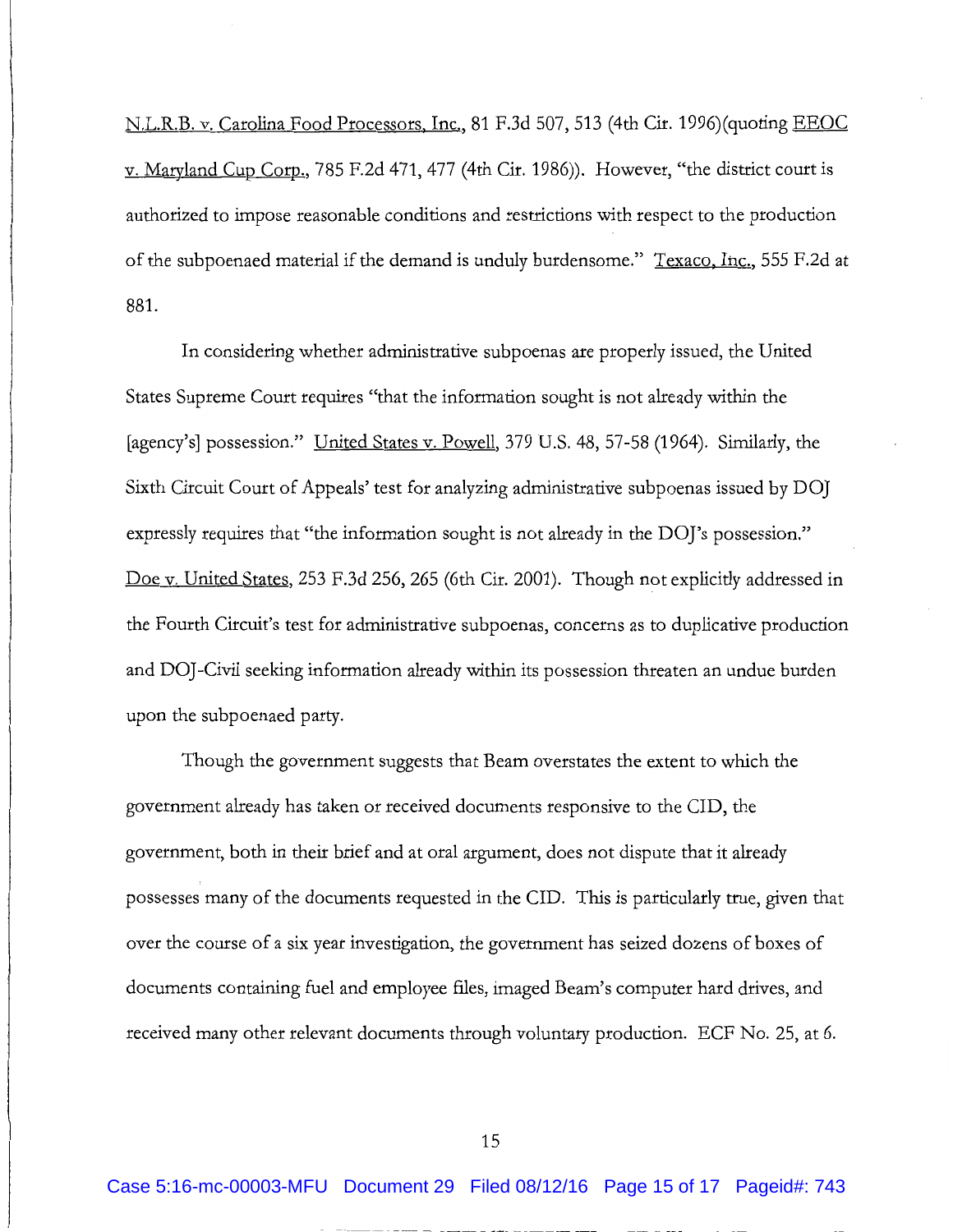Beam argues, and the court agrees, that the government's CID must be considered in the context of the lengthy and wide-ranging investigation that has already transpired. Given the scope of the government's investigation, the vast amount of information already in the government's possession by virtue of the search warrant and voluntary production, and the breadth of the pending CID, it may well be that it would be unduly burdensome for Beam to comply chapter and verse with the myriad specifications of the CID. As such, the court will take the government's request to enforce the CID, ECF No. 9, under advisement for sixty (60) days during which the parties are directed to meet and confer on categories of relevant, non-duplicative documents to be produced. Should such efforts fail, the government may renew its motion or issue an Amended CID narrowly tailored to obtain relevant and nonduplicative information within ninety (90) days.

#### **v.**

Because the government has not commenced a civil proceeding under section 3730(a) or other false claims law, or made an election under section 3730(b), Beam's motion to set aside the CID, ECF No. 3, is **DENIED.** Though the court finds that DOJ-Civil has the authority to issue the CID and that the requested material appears relevant, the court has reservations requiring Beam to comply with a CID seeking the production of documents, many of which are already within the possession of the United States. Therefore, the government's motion to enforce the CID, ECF No.9, is **TAKEN UNDER** 

**ADVISEMENT** for sixty (60) days during which the parties are directed to meet and confer regarding production of categories of relevant and non-duplicative information.